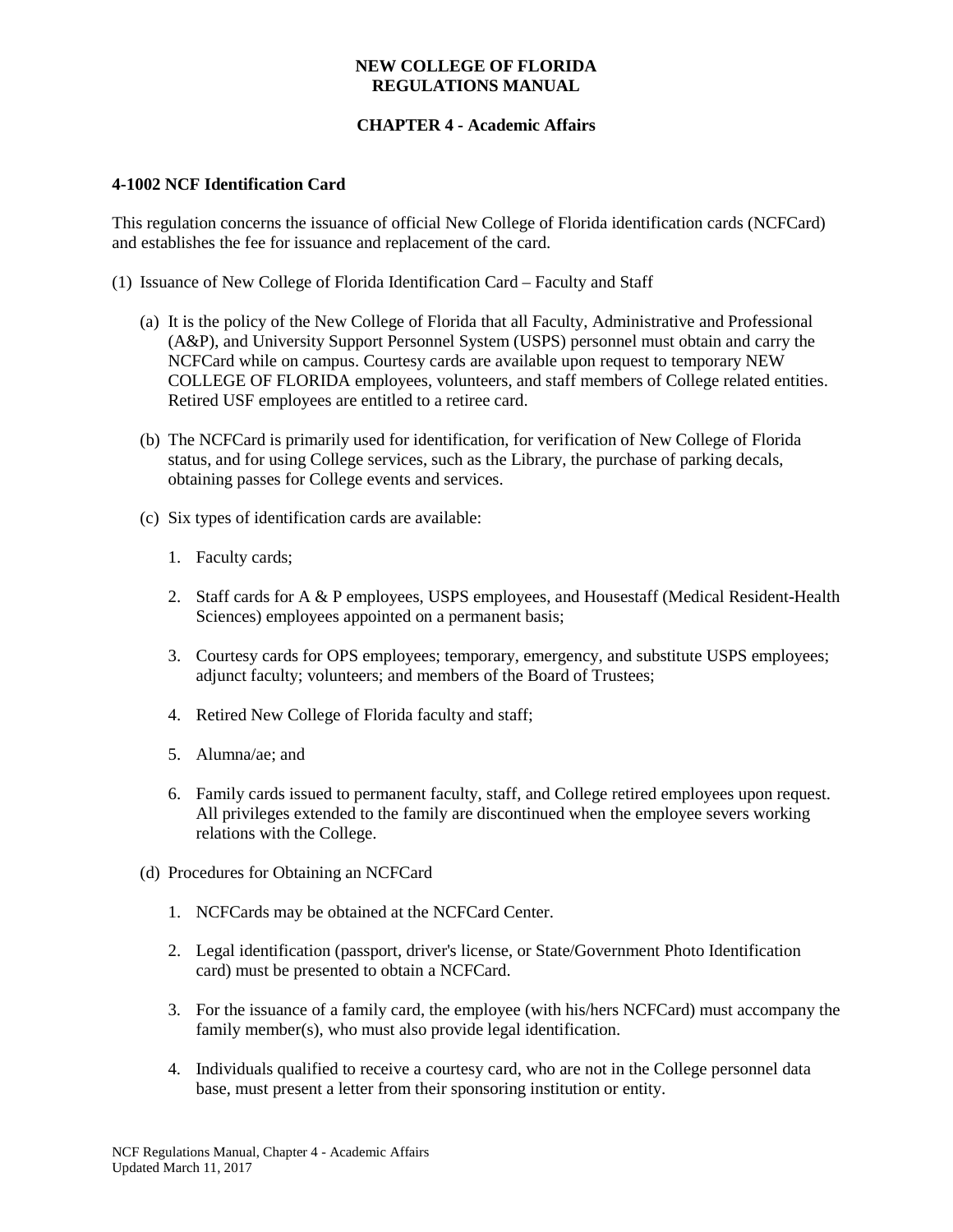#### **NEW COLLEGE OF FLORIDA REGULATIONS MANUAL**

### **CHAPTER 4 - Academic Affairs**

- 5. Alumni must present proof of alumni status.
- (e) Cardholder Responsibilities
	- 1. Use of the NCFCard by anyone other than the person to whom it was issued is strictly prohibited.
	- 2. The cardholder is subject to disciplinary actions or other penalties for improper use of the card.
	- 3. The cardholder is responsible for any and all losses associated with his/her card.
- (f) Fees and Options
	- 1. Fees for issuance of the first and replacement cards shall be in accordance with state law and Board of Governors regulations.
	- 2. The first NCFCard for retired Faculty/Staff will be provided at no cost.
	- 3. Refer to NCF Regulation 3-1002 Tuition and Fees Schedule for the cost of each additional family member card.
	- 4. Status changes are the same as "first" cards.
- (g) NCFCard File Access
	- 1. Departmental users must coordinate with the NCFCard Office before implementing card applications.
	- 2. Departmental users must file procedures with the NCFCard Office.
- (h) Disclosure Statement. NCFCards are the property of the New College of Florida and must be returned upon request.
- (2) Issuance of New College of Florida Identification Card Students
	- (a) It is the policy of the New College of Florida that all students must obtain and carry the NCFCard while on campus.
	- (b) The NCFCard is primarily used for identification, for verification of New College of Florida status, and for using College services, such as the Library, the purchase of parking decals, obtaining passes for College sporting and theatrical events, and other related events/services.
	- (c) Two types of cards are available:
		- 1. Student cards; and
		- 2. Family cards, issued upon request.

NCF Regulations Manual, Chapter 4 - Academic Affairs Updated March 11, 2017